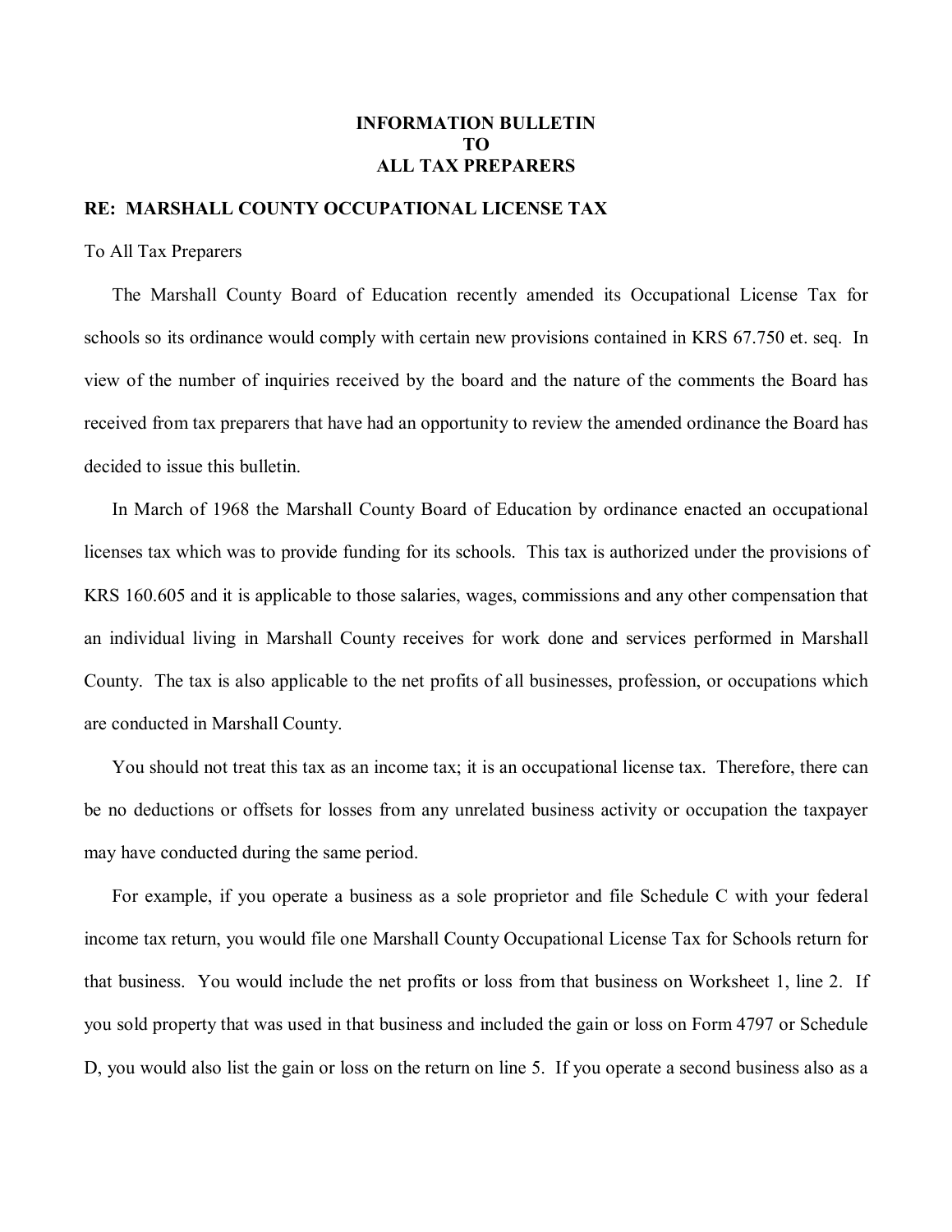sole proprietor, you would file a second local return for that business. You cannot offset net profits from one business with a net loss from the second business.

If you operate a farm and file Schedule F with your federal income tax return, you would file one Marshall County Occupational License Tax for Schools return for the farm. You would include the net profits or loss on Worksheet 1, line 4. If you sold property that was used in the farming business and included the gain or loss on Form 4797 or Schedule D, you would also list the gain or loss on the return on line 5. You cannot offset a net loss from the farming business with net profits from a Schedule C, or vice versa.

If you own rental property and file Schedule E or form 4835 with your federal income tax return, you would file one Marshall County Occupational License Tax for Schools return for the rental activities in total. You would include the net profits or loss on Worksheet 1, line 3. If you sold property that was used in rental activities and included the gain or loss on Form 4797 or Schedule D, you would also list the gain or loss on the return on line 5. You cannot offset a net loss from rental activities with net profits from a Schedule C or F. You also cannot offset a net profit from rental activities with a net loss from a Schedule C or F.

There must be a local return filed for EACH separate trade or business. Rental activities, however, may be combined on one local return, but cannot be combined with any other trade or business. Example: Bob is an electrician and files Schedule C for that business. His wife, Jane is a realtor and also files a Schedule C. Bob has a small farm and files a Schedule F. Bob and Jane jointly own 3 rental houses for which a Schedule E is filed. Four separate Marshall County Occupational License Tax for Schools returns must be filed, one for Bob's electrician Schedule C, one for Jane's realtor Schedule C, one for Bob's farm Schedule F, and one for the 3 rental properties.